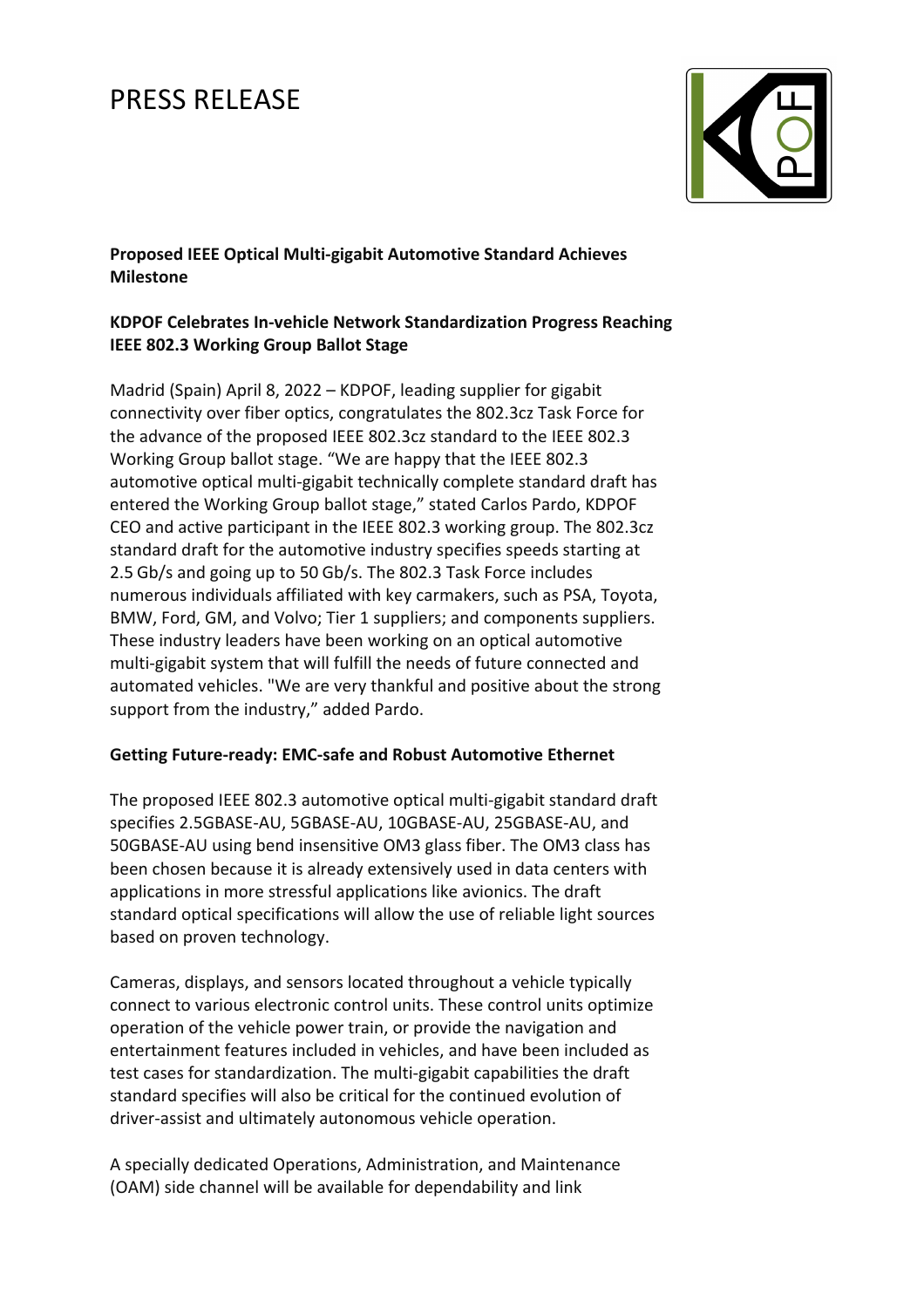# PRESS RELEASE



management. The draft standard also includes error correction capabilities to provide bit error rates better than  $10^{-12}$ , something critical but also challenging because of the harsh electromagnetic environment in automotive applications. The absence of retransmissions means controlled latency for video distribution.

The proposed multi-gigabit system wakes up in less than 100 ms. The ambient operating temperature of automotive environments, ranging from -40 ºC to up to 125 ºC (AEC-Q100 grade 1), is more challenging than traditional networking applications, as is meeting OEM reliability requirements (minimum of 15 years operation). Outstanding EMC compliance will also be fulfilled. The technology in development is based on advanced digital signal processing, using high-speed DAC and ADC to implement all needed algorithms such as equalization or pre-coding.

## **Automotive Standard to Supplement Industrial 10GBASE-SR**

For industrial use, 10GBASE-SR is the current standard by IEEE to establish a communications channel in optical fiber at 10 Gb/s. With automotive requirements applied, the link budget offered by 10GBASE-SR is too low to be acceptable. Reasons include temperatures, life ranges, reliability, vibration, dust, aging, cost restrictions, harness routing, low power, and high production yield, among others. The technology approach of 10GBASE-SR is based on the technology of more than 15 years ago. Moreover, a prospective standard should be a scalable technology in order to enable even higher data rates such as 25, 50, and 100 Gb/s, as carmakers predict. It is time to develop a future-ready solution for OEMs using more advanced techniques that will make an impact by providing the lowest cost, most reliable, and highly scalable solution.

KDPOF will present an update on their optical in-vehicle network technology at VECS – Vehicle Electronics & Connected Services – International Trade Show from May 17 to 18, 2022 at stand H04:14 at Svenska Mässan in Göteborg, Sweden.

Words: 623